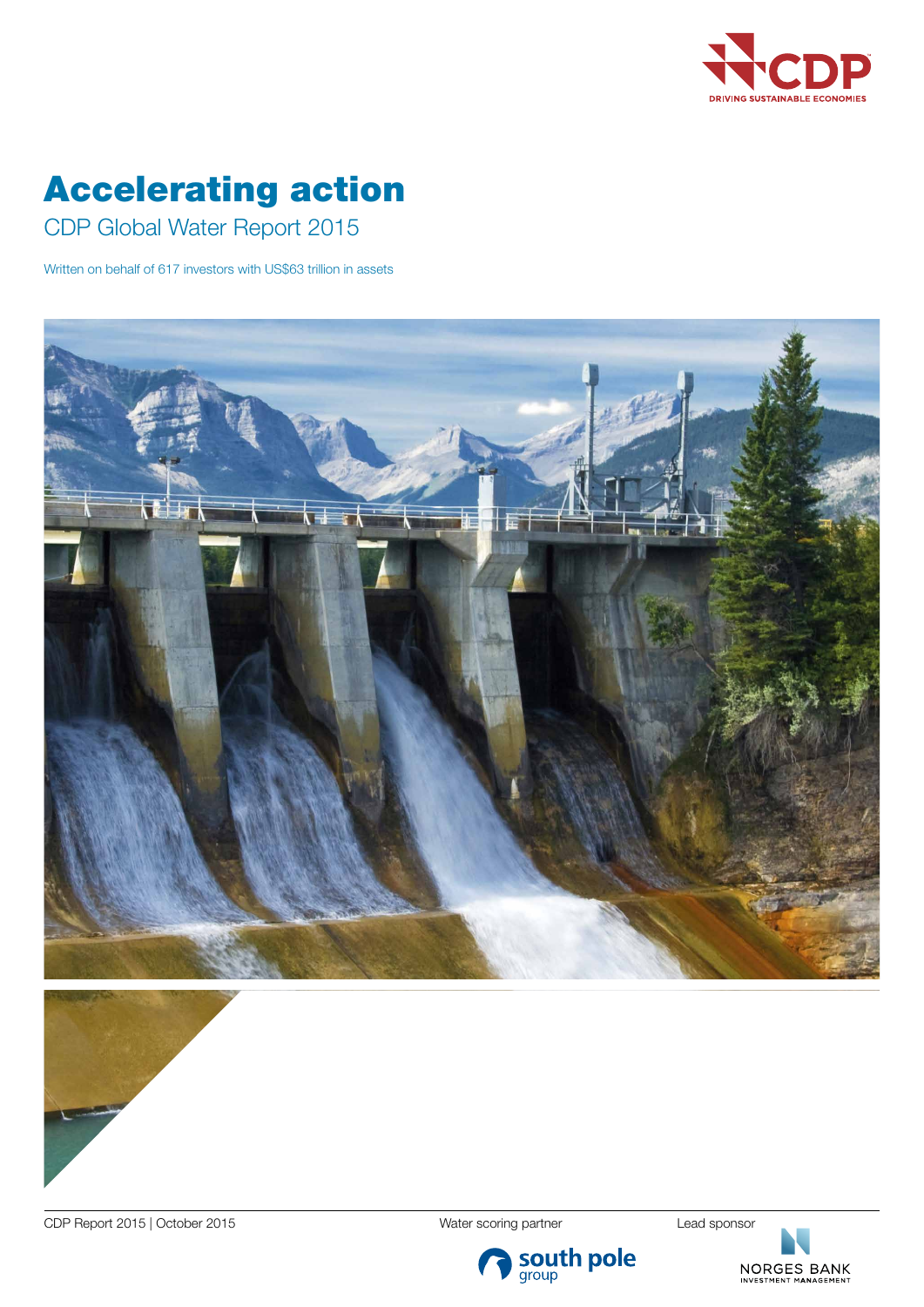# Executive summary

Stanley Black & Decker uses CDP's water questionnaire and associated education programs and workshops as a framework to assis us in setting strategic and tactical initiatives on water stewardship that will lead to our more responsible use of freshwater sources, and to help ensure the right to water for current and future generations.

**Stanley Black & Decker** 

 $\overline{2}$ 

This year marks the sixth year of CDP's water program. Since its launch a large and growing number of institutional investors have begun using the platform to engage with companies on water exposures and opportunities. While substantial progress has been made in corporate water disclosure, companies' reliance on this precious resource is increasing at a time when water security around the world is worsening.

This explains why 617 institutional investors, managing US\$63 trillion in assets, have come together through CDP's water program to ask 1,073 publicly listed companies<sup>1</sup> to provide information on how they are prepared for, and adapting to, worsening water security.

This year's 2015 Global Water Report analyzes the 405 companies that responded to their investor's request, offering a snapshot of the current global state of corporate water management. It also takes a deep dive into trends in water management over the last five years among some of the largest companies in the world that have been consistently reporting to the program. The report is intended to help companies that are sensitive to, or have major impacts on, water availability or quality, as well as inform investors and major multinationals about how their portfolio companies and suppliers are managing these risks, and positioning themselves to participate in the water value revolution.

### The report finds that:

Acting to improve water security remains a fundamental business imperative for many

companies. Almost two-thirds of responding companies report exposure to water risk, with reported financial impacts in 2015 totaling more than US\$2.5 billion. Companies face constraints to growth from water scarcity, and changing patterns of consumer behavior are leading to reassessments of corporate strategy. However, some companies are identifying market opportunities from water stewardship. Disclosures to CDP vividly illustrate the compelling business case for action.

## Corporate water stewardship is becoming better understood, and leaders are emerging.

Engaged investors want to see strategic, corporate water stewardship integrated into standard business practice – and leading companies are beginning to do so. The water scoring methodology developed by CDP provides a blueprint for leadership on water issues, and can help companies work towards such leadership. The naming, for the first time, of those 8 companies joining CDP's Water A List will help raise performance across the market.

Tackling water challenges remains a CSR issue and action is urgently needed to close the

gap. Analysis of responses over five years illustrates considerable progress in water management – but also serious areas of weakness. Supply chain risks, incomplete water risk assessments, a lack of meaningful water policies, and far from universal disclosure, all need to be addressed as a matter of urgency.

Water stewardship offers clear benefits to at-risk companies. Transforming business as usual operational approaches to water management into strategic water stewardship efforts reduces risk, enhances strategic preparedness, improves investor appeal and makes businesses more resilient. Through its water program, CDP is supporting companies and investors to take action and confront what is almost certain to be one of the defining environmental challenges of the 21st century, to their own benefit and to the benefit of their wider stakeholders.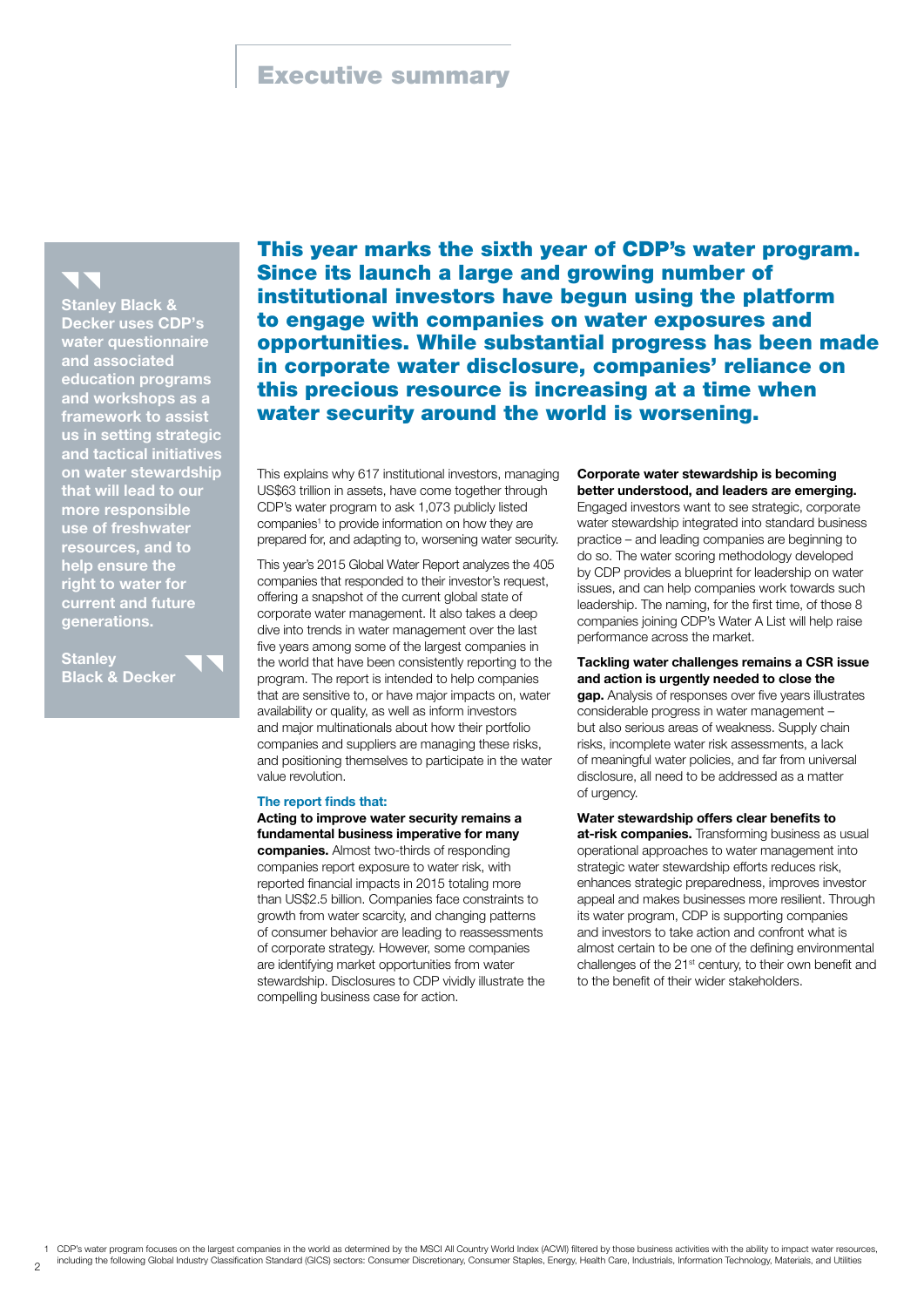# Companies that responded to investors request to disclose water related data



73%

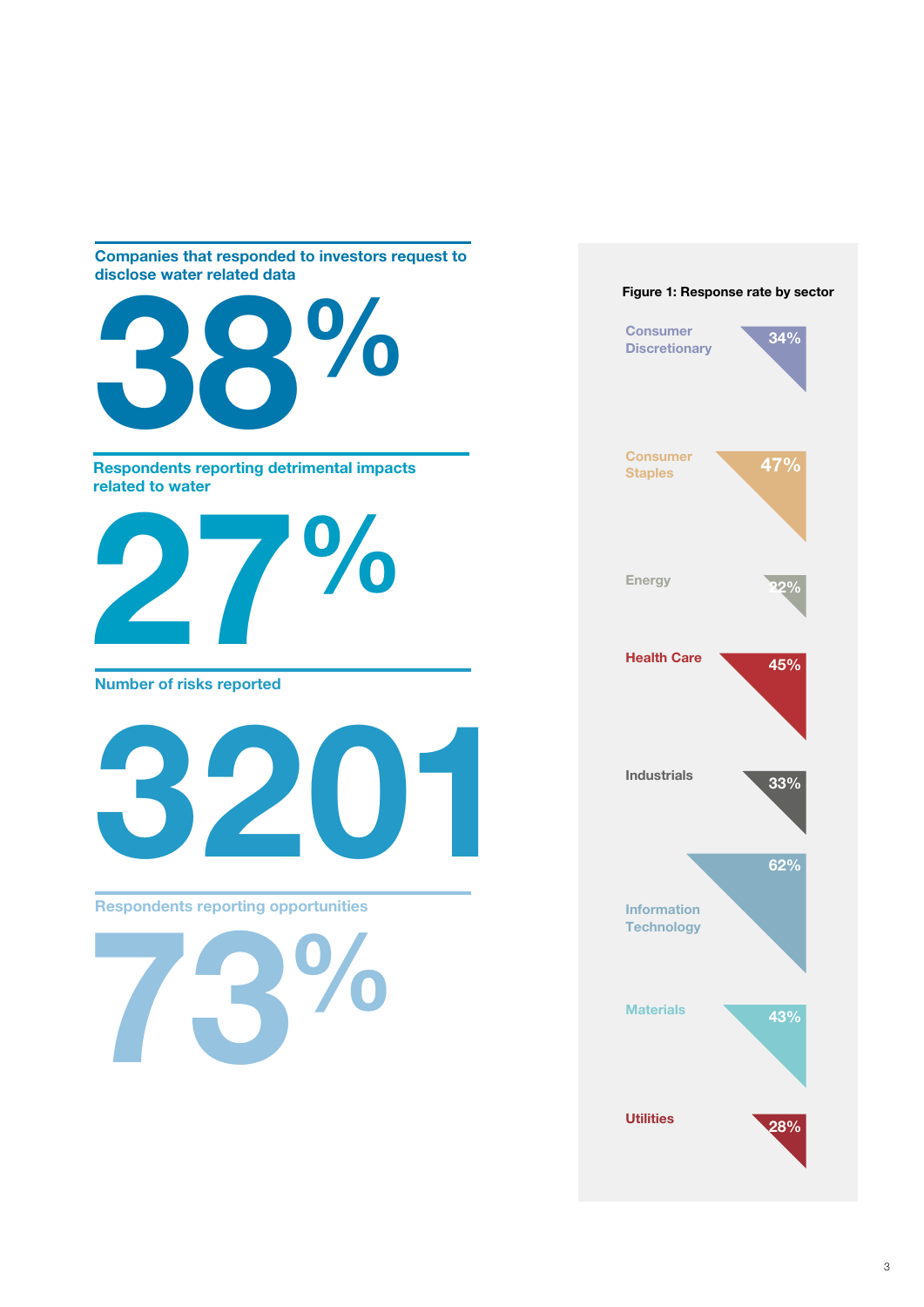# CDP's Water A List Defining leadership

Our analysis illustrates that water can be a significant driver for innovative growth but can also be a source of substantial business failure. Given the complex nature of water risks, business-as-usual operational approaches to water management may no longer be fit for purpose. A growing number of companies are recognizing that they may need to transform their approaches if they are to meet the challenge of water security and remain competitive.

What engaged investors want to see, and what leading companies are beginning to implement, are integrated, strategic, business plans that factor in water stewardship. The effective mitigation of corporate water risk and realization of opportunity involves not only an understanding of a company's water dependency, but the context in which it operates, and how this relates to other water users.

In 2013, CDP embarked on the development of a water scoring methodology that enables us to deepen the support we provide to responding companies as they work to transform current standards of corporate water management to meaningful stewardship. This year, for the first time, CDP has applied this methodology across all responding companies. Of these, 8 companies have achieved an 'A' rating, joining CDP's Water A List.

Our approach, informed by insights gained from CDP's corporate water dataset as well as a range of stakeholders including the **Alliance for Water** Stewardship, the UN CEO Water Mandate, Ceres, the World Resources Institute, and WWF, assessed companies against a range of water stewardship actions which seek to establish best practice. By scoring companies' water stewardship efforts, and recognizing leading companies, we aim to raise the market beyond where it would otherwise be on water issues.

The results have been used to benchmark corporate water performance, to help companies and their investors better understand the strengths and weaknesses of their water management. It is our intention that companies use this methodology to navigate their responses to improved water security and by investors and purchasers to identify those companies most likely to succeed in a water insecure future.

# **11**

Investor attitudes have changed over the last five years, as there is increasing recognition that there are environmental limits to economic growth. CDP data helps us analyse companies on the sector level comparing performance against their peers, understanding how companies are addressing risks, and also looking at opportunities.

Schroders (US\$447 billion)

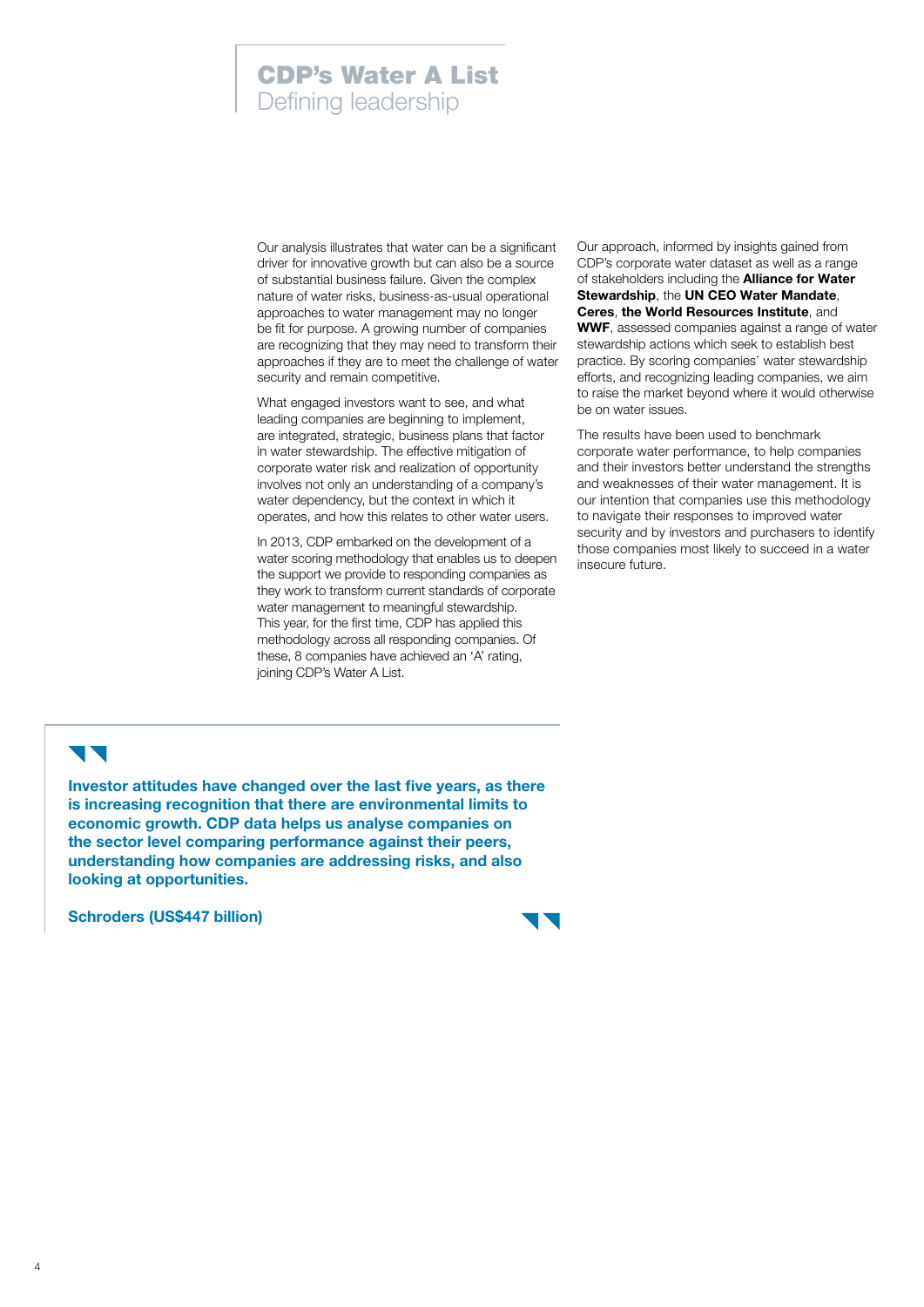# List &

CONSUMER DISCRETIONARY Ford Motor Company (USA) Toyota Motor Corporation (Japan)

CONSUMER STAPLES Asahi Group Holdings, Ltd (Japan) Colgate Palmolive Company (USA)

INFORMATION TECHNOLOGY Rohm Co., Ltd. (Japan)

MATERIALS Harmony Gold Mining Co Ltd (South Africa) Kumba Iron Ore (South Africa) Metsä Board (Finland)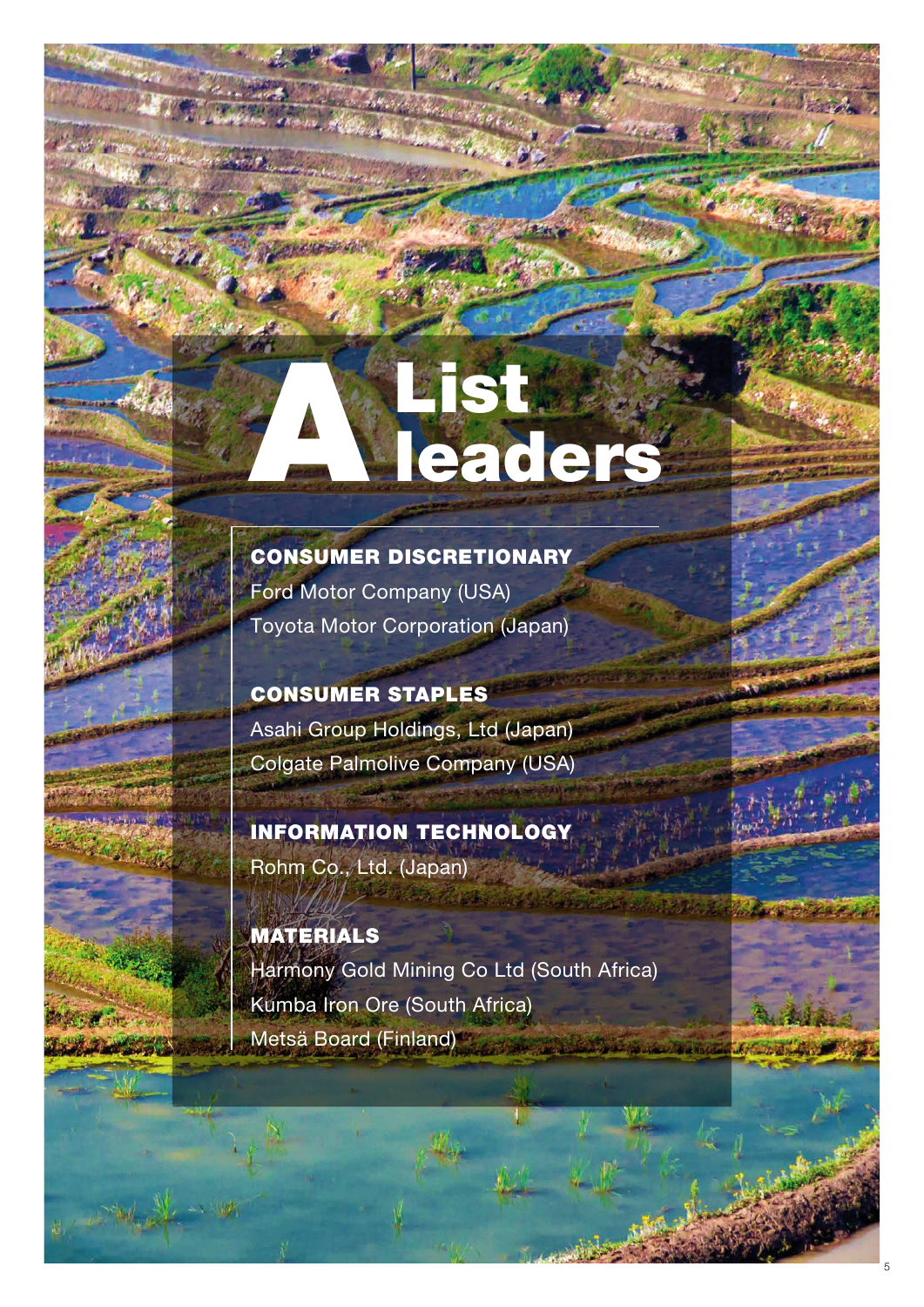# **Commentary** Select Members of CDP's Water Advisory Council

Water is the lifeblood of the economy. It is the element that binds us together creating deep and complex interdependencies between companies, communities and natural ecosystems. Pressure is growing for investors and companies to build longterm resilience to water security into their businesses.

As the Chinese proverb states, not only can water float a boat, it can sink it also. It is becoming increasingly apparent that the mismanagement of water can result in significant business and social failure but its sustainable management can also be a significant driver for innovative, sustainable growth for all.

The announcement of the new Sustainable Development Goals brings with it an air of opportunity. For the first time, the private sector as a whole is viewed as a key implementer with much to gain; and is expected to play a significant part in realizing the sustainable future that has been envisioned.

It is no coincidence therefore that we are supporting CDP as it brings about a step change in corporate water management, catalyzing a movement away from business as usual. Over the past six years, we have been working with CDP to pioneer the only global system to support companies in making and communicating meaningful and effective action to improve water security. This year marks a significant milestone as CDP formally introduces corporate water scoring.

CDP's water scores will catalyse and support the private sector in its role as implementers. The scores are a key component in driving improved disclosure and corporate water stewardship.

- For investors, scores will highlight those companies more prepared than others in the face of rising water challenges, and provide consistent performance data enabling comparisons within and between sectors.
- For companies, scores and associated benchmarking will help strengthen their response and further improve resilience.

As a not-for-profit that works to deliver sustainable economies, CDP strives to move the market ahead of where it would otherwise be on environmental issues. The developments this year will make an important contribution to improved water security for all.

Companies, governments and investors must move quickly, efficiently and collectively if the global challenges posed by water security are to be addressed. An improved and transparent data set, of sufficient granularity, will significantly support meaningful action. The markets will favor companies that lead a collaborative approach to water as a vital shared resource, to ensure sustainable revenue generation and contribute to a more resilient future.

We are proud to be part of this exciting initiative and we look forward to continued work with CDP to catalyze the rapid step change that is so desperately required.

Magdalena Kettis, Nordea Piet Klop, PGGM Jason Morrison, Pacific Institute Stuart Orr, WWF International

Paul Reig, World Resource Institute Naomi Rosenthal, South Pole Group Hélène Valade, SUEZ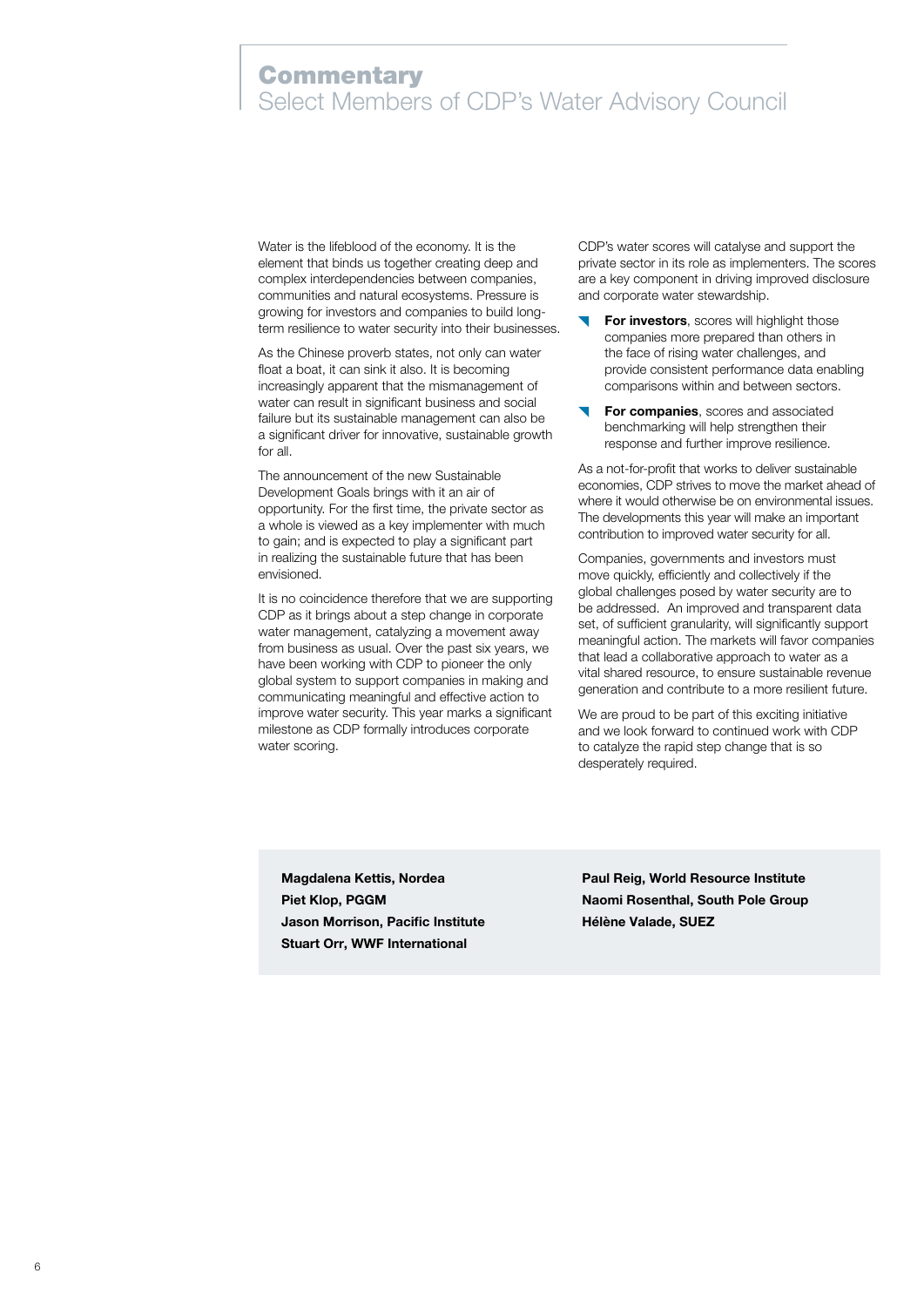# Conclusion

Water security may well be the defining environmental issue of the 21st century. The potential impact is huge, the challenges posed are significant and the opportunities are great. While solutions may be complex, requiring coordinated action from businesses, individuals and governments, the costs of inaction – constrained social and economic growth – overshadow these complexities.

This year's report is a call to all companies to close the gap. To take ownership of the water impact of the businesses they run, and to take responsibility for water externalities, building greater business resilience.

While a growing number of stakeholders have recognized that reporting can uncover risks and opportunities that would otherwise go unnoticed, disclosure has yet to be accepted as standard practice across all water-vulnerable industry sectors. This must change.

Disclosure is the first step in a process towards achieving greater water security. As we have seen, corporate water management tends to evolve from an initial focus on direct operations, to a wider appreciation of water

issues throughout a company's value chain, to its full integration into a company's strategic vision. CDP's water program is intended to help companies move through this process, recognizing that companies need to build capacity and understanding over time.

Our ultimate goal is to raise the market as a whole beyond where it would otherwise be in the fight to improve water security. We want all companies to improve their water stewardship. We anticipate that the pathway we have provided through our questionnaire, guidance and scoring methodology will enable those companies beginning their journey to work towards improved water stewardship and will continue to challenge those leading the way.